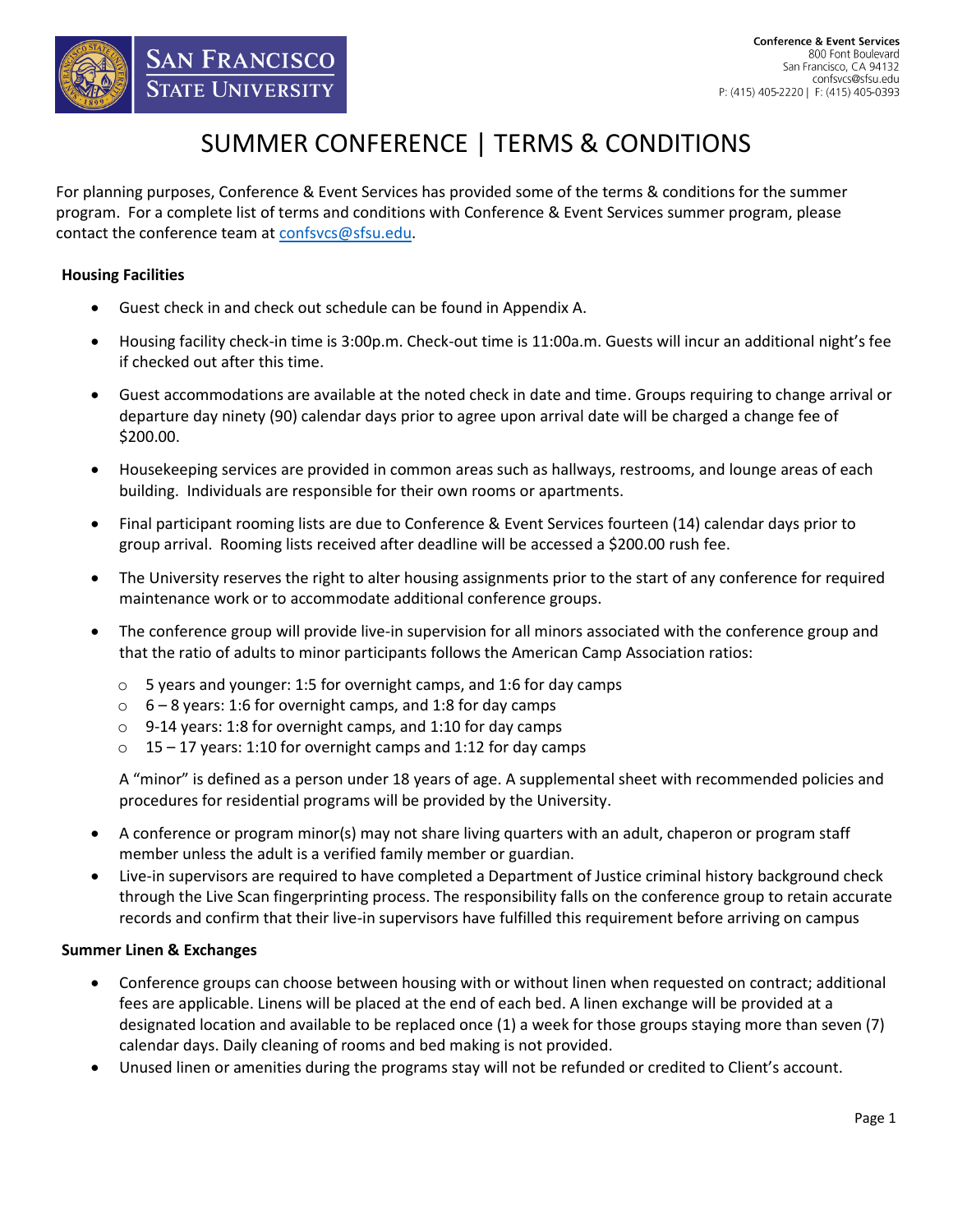

- Guests may request additional bed linen for additional fee. Laundry facilities are located in Mary Ward and Mary Park Hall, Towers at Centennial Square, and Village at Centennial Square.
- Linen packets and amenities include the following:

**SAN FRANCISCO** 

**STATE UNIVERSITY** 

- $\circ$  Pillow (1)
- o Mattress Pad (1)
- o Linen pack includes (1) pillow case, (1) XL twin fitted sheet and (1) XL twin flat sheet
- o Blanket (1)
- o Bedspread (1)
- o Bath towel (1)
- $\circ$  Travel size toiletries include: (1) shampoo, (1) conditioner, (1) body wash, (1) facial bar and (1) body lotion

#### **Housing Rates & Fees**

- Reduction to guest count, number of beds, bed nights or board plans ninety (90) calendar days prior to guest arrival will result in a penalty fee of the originally agreement amount.
- The service minimum in the residence halls is 46 guests or more per night. The Towers Junior Suites service minimum is 10 guests or more per night. For all other accommodations, the minimum requirement is 15 guests or more per night.
- Groups whose guest count goes below service minimum will be cancelled and any deposits made in advance will be forfeited.
- All keys and access cards must be returned to an SF State staff person at the building front desk where they were issued. A \$55 charge per lost/damaged room key and/or lost/damaged meal card will be assessed to the person issued the key or meal card.

#### **Dining Services**

- Reduction in number of meals, meal types or guests, 90 days prior to conference arrival will not be accepted.
- All conference guests must have at least one purchased meal per guest per day.
- Guest's unused or missed meals cannot be transferred to other meal period or exchanged for value to cover the cost of another meal period.
- During high guest count volumes and/or during construction projects; Conference & Event Services cannot permit large bags, purses, laptops, and other personal belongings into the server or seating areas within the City Eats Dining Center. Small drawstring sports bag that do not exceed 8  $\frac{1}{2}$  x 11 size may enter the dining area.
- Guests may utilize complimentary lockers to store personal belongings while in the City Eats Dining Center. During construction periods the complimentary lockers may not be available. Dining guests are encouraged to leave personal belongings in their rooms or campus offices.
- All food must be consumed within the City Eats Dining Center and no food may be taken out.
- All meals, unless otherwise noted, are served in the City Eats Dining Center. The University reserves the right to serve meals outside the dining center facilities if required due to capacity restrictions, construction, etc.
- All board charges are subject to the current **State**, **City and County of San Francisco** Sales Tax; which are not included in the dining rates. If a conference group is exempt from California Sales Tax, a state tax exemption certificate must be provided to the University upon signing this agreement, fourteen (14) calendar days after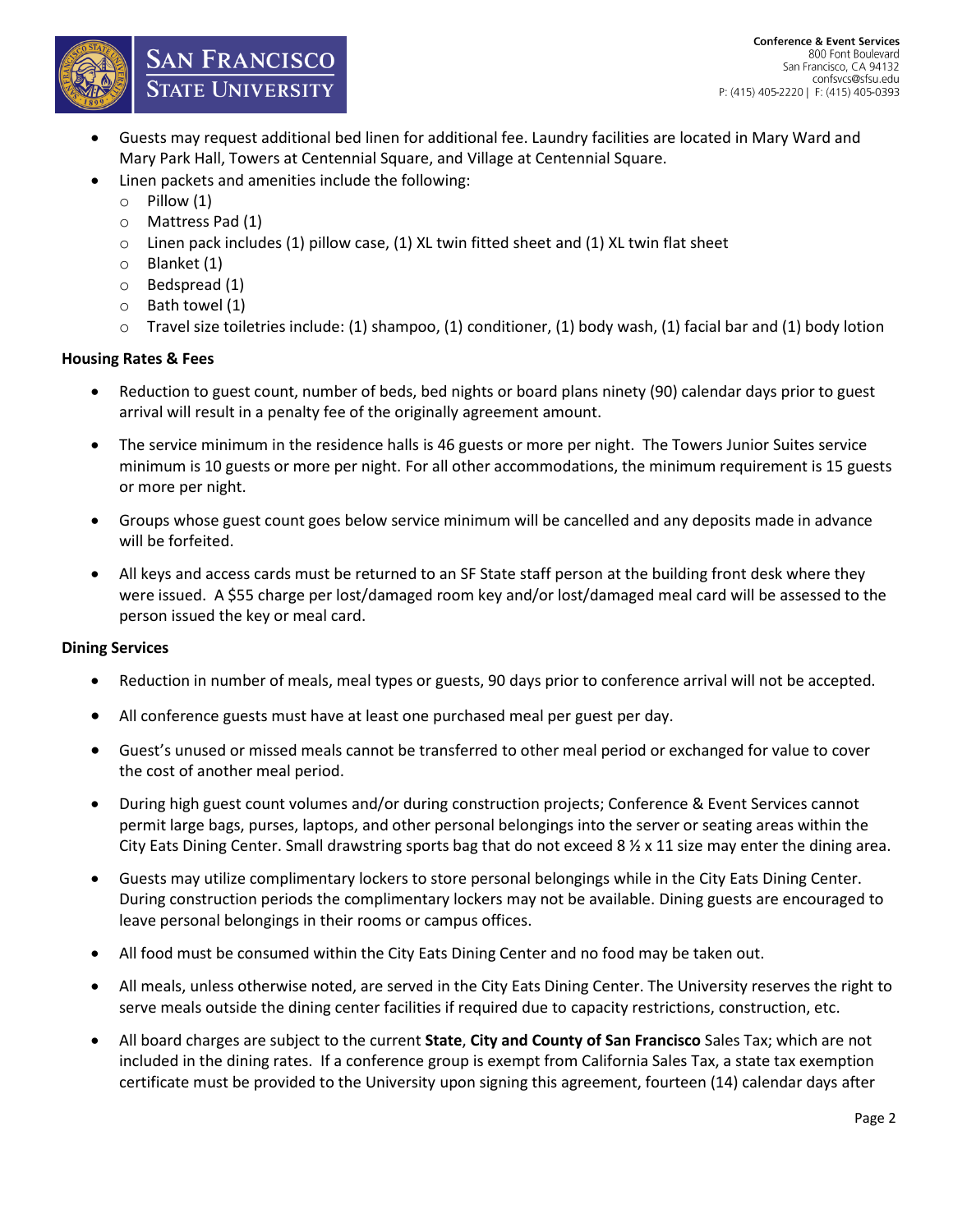

#### **Conference & Event Services** 800 Font Boulevard San Francisco, CA 94132 confsvcs@sfsu.edu P: (415) 405-2220 | F: (415) 405-0393

agreement is received. No tax exempt credit will be given unless this certificate is received upon agreement signing.

- Take-away or boxed meal requests are available upon request. The Boxed Meals Order Form through Conference and Event Services is required no later than seven (7) calendar days prior to requested date. Contact Conference & Event Services for more additional requirements and assistance.
- The City Eats Dining Center will be open during the following times:

| Breakfast | 7:30am-9:30am  | Sunday through Saturday |
|-----------|----------------|-------------------------|
| Lunch     | 11:00am-1:00pm | Sunday through Saturday |
| Dinner    | 5:30pm-7:30pm  | Sunday through Saturday |

The University reserves the right to alter meal times depending upon the number of conference guests. Any such alteration will be made at least seven (7) calendar days prior to the start of the scheduled change.

- Groups wishing to change contracted serving times will incur a surcharge to cover additional labor costs. Requests to extend Dining Center hours are due to Conference and Event Services no later than fourteen (14) calendar days prior to group's check in date.
- Outside food is not permitted in the City Eats Dining Center or conference centers within the housing community. An agreement outlining catering services will be provided separately from this agreement by Sodexo, our food service provider.
- Groups with attendees under the age of 18 are required to have an adult supervisor following the ratios outlined above while in dining facilities.

#### **Deposits**

**Deposits** are due on the following schedule:

**SAN FRANCISCO** 

**STATE UNIVERSITY** 

- $\circ$  30% of current charges for conference group's deposit is due (14) calendar days after the summer conference rental agreement has been executed and invoice has been received.
- $\circ$  70% of current charges are due thirty (30) calendar days prior to conference arrival date.
- o Conference and Event Services will only be responsible for holding space for the contracted guaranteed number.

#### **Anticipated Attendance**

- Anticipated Attendance for room and board must be submitted in writing via email, no later than ninety (90) calendar days prior to conference arrival date. Anticipated numbers reductions will not be accepted.
- After 90 calendar days the original room and board counts signed by the conference group are firm and cannot be adjusted.

#### **Increases & Guarantees**

- **Increases & Guarantees** of final attendance for housing, dining, and/or linen services must be submitted in writing via email, no later than fourteen (14) calendar days prior to conference arrival date.
	- o Conference Services agrees to allow for the following maximum increases in each of the anticipated numbers in housing, dining, linen and other services: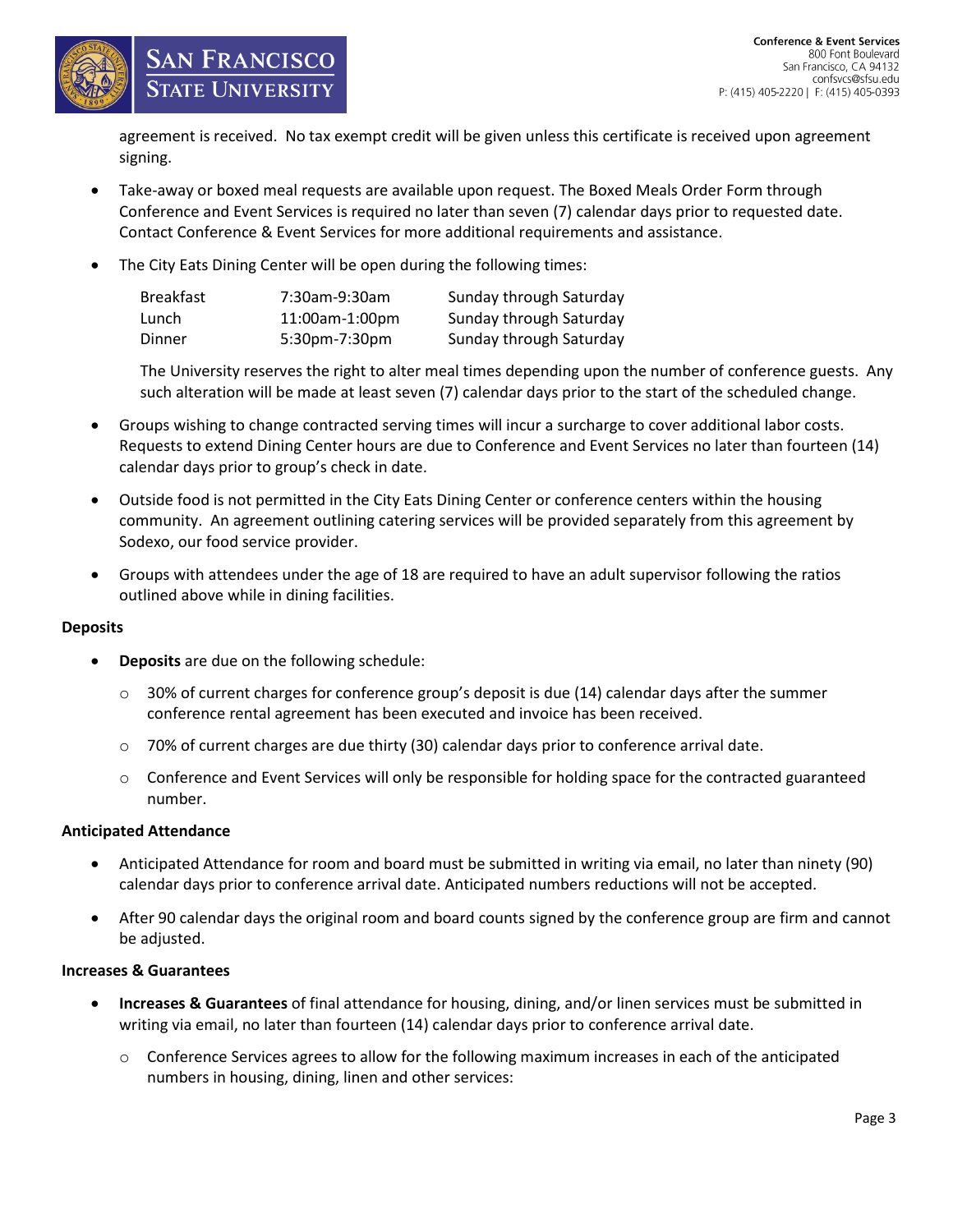

- Groups of 10-20 guests may increase a maximum of 30%
- Groups of 21-50 guests may increase a maximum of 20%
- Groups of 51 or more guests may increase a maximum of 10%
- $\circ$  Increases in housing, dining, and other services must be paid for fourteen (14) calendar days prior to conference arrival date. Additional charges may apply. Final guarantees must be secured through a credit card payment or wire transfer; other forms of payment will not be accepted.
- o Increases made after fourteen (14) calendars will be accessed a \$250.00 rush fee. Payment for increased changes to room and board attendance must be secured through credit card or wire transfer payment in before the conference start date, otherwise increases will not be guaranteed.

#### **Cancellation**

- **Cancellation** of conference and refunds is adhered by the following schedule:
	- o 90 days to 1 year prior to the scheduled conference: 20% refund
	- o 30 days to 89 calendar days prior to the schedule conference: 0% refund

#### **Payments**

**Payment** terms are as follows:

**SAN FRANCISCO** 

**STATE UNIVERSITY** 

- o All conference payments are due to Conference and Event Services upon receipt of invoice.
- o Conference and Event Services must be notified within fourteen (14) calendar days of any disputed items in the invoice.
- o Any unpaid balances on conference group bill that exceed 30 calendar days of invoice receipt will be accessed 10% late fee of total balance due.

#### **Insurance and Indemnification**

- Conference groups will maintain and provide evidence of all necessary Insurance as required herein. The Certificate of Insurance must include a separate Additional Insured Endorsement form, stating, **"The State of California, Trustees of the California State University, San Francisco State University, and the officers, employees, volunteers and agents of each of them as additional insured**". The conference group shall provide a Certificate of Insurance **with appropriate certificate and endorsement no later than two (2) weeks of receiving the summer conference agreement** indicating that the required coverage is in effect for the duration of the event.
- The conference group agrees to provide, or cause its insurance carrier to provide, at least fifteen (15) calendar days' written notice prior to cancellation of such liability insurance.
- Certificates of insurance are subject to the approval of Conference and Event Services, and the conference group agrees that no services shall be performed or provided by Conference and Event Services prior to receipt and approval of the conference group's Certificate of Insurance.
- In the event a conference groups fails to keep in effect at all times insurance coverage as herein provided, and provide evidence thereof, Conference and Event Services may in addition to any other remedies it may have, terminate this agreement upon the occurrence of such event.
- Forms of insurance and limits of liability are as follows: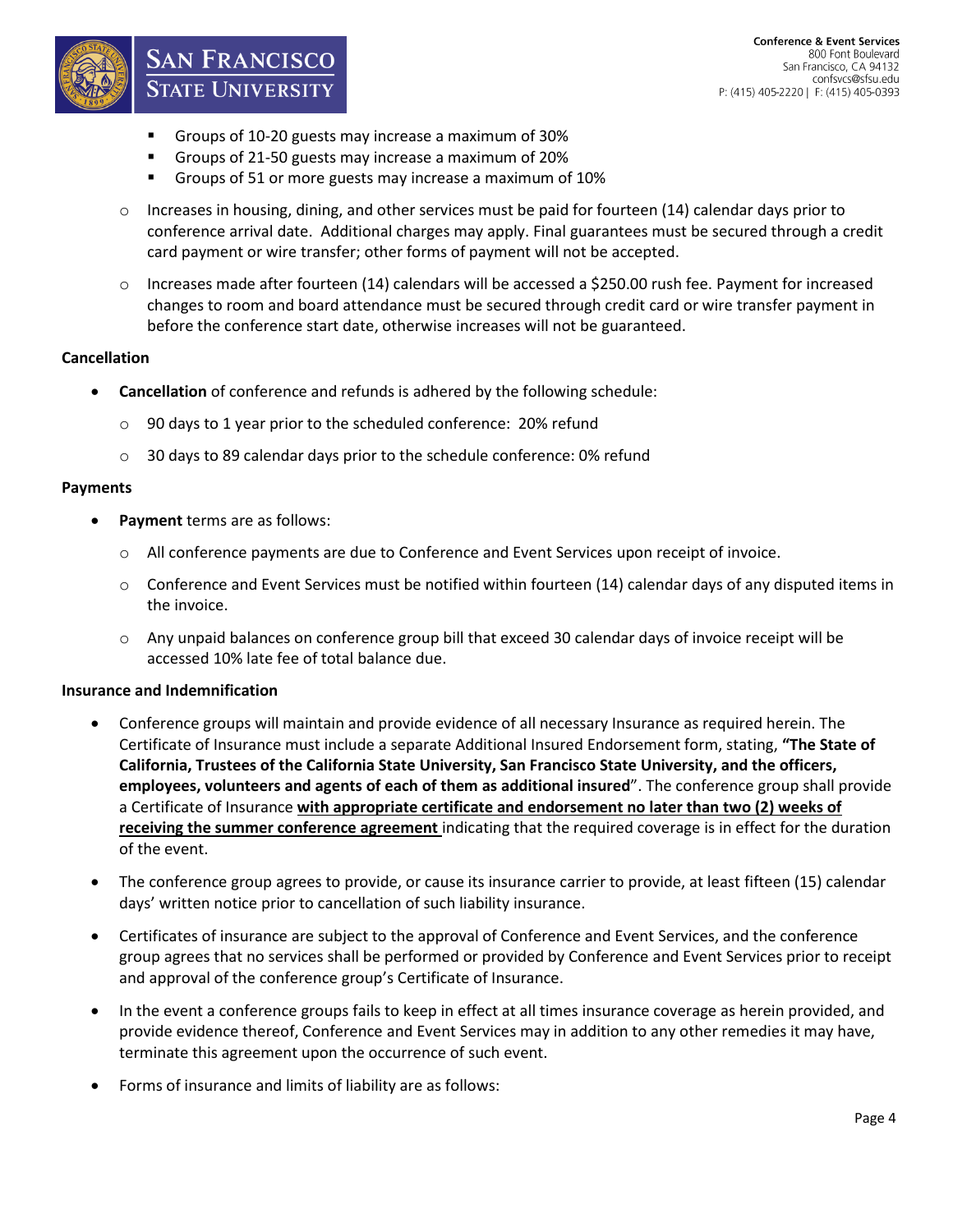

## **SAN FRANCISCO STATE UNIVERSITY**

- o General Liability: Comprehensive or commercial form minimum limits each occurrence \$1,000,000 and General Aggregate \$2,000,000
- o Abuse and Molestation Coverage: Minimum limits \$1,000,000 Per Occurrence and \$2,000,000 General Aggregate
- o Employer Liability: \$1,000,000
- o Business Automobile Liability: Minimum limits for Owned, Non-owned, Scheduled or Hired automobiles with a combined single limit of not less than \$1,000,000 per occurrence
- o Workers Compensation: as required under California law
- o Excess / Umbrella Liability: \$1,000,000 each occurrence; \$2,000,000 aggregate
- o Insurance shall have an A.M. Best's rating of at least A: VII
- o All insurance required under this agreement is to be provided on a primary and non-contributing basis and must be reflected as such in the required insurance certificate.
- Conference and Event Services may require additional insurance depending upon the type of activity being held. If so, Conference and Event Services will inform the conference group of this requirement in writing before an agreement is prepared and signed.
- The State, the Trustees, the University and the employees, Officers and agents of each will not be responsible for any premiums or assessments on the insurance coverage required by this agreement of this requirement in writing before an agreement is prepared and signed.
- Conference groups shall indemnify, defend, and hold harmless the State of California, the Trustees of the California State University, San Francisco State University, their officers, employees, representatives and volunteers of each of them from and against any and all liability loss, damage, expense, costs of every nature and causes of action arising out of or in connection with the use by Conference groups of the facilities and services provided pursuant to this agreement.
- The conference group will agree that San Francisco State University and Conference and Event Services will not be responsible for any cash collected or stored by the conference group. It will be the responsibility of conference group to provide a secured, locked cash box at all times. By signing this agreement, I/we release San Francisco State University from all liability.

### **Alcohol Guidelines and Policy**

- All groups requesting to rent or use University facilities and serve beer and/or wine, must complete an alcohol clearance form for permission to serve alcoholic beverages. No alcoholic beverages of any kind, except beer and/or wine, are permitted in the conference facilities.
- The application must be approved by the University Police Department. All events must adhere to the Alcohol Policy listed below, the Business and Professional Code, Sections 27658 through 25665, and University Regulations. Requirements when serving beer and/or wine are as follows:
	- $\circ$  All events on campus where beer and/or wine is served shall post a sign indicating that alcohol shall not be consumed by persons under the age of twenty-one (21).
	- o The serving of alcoholic beverages shall cease at the request of an appropriate University official.